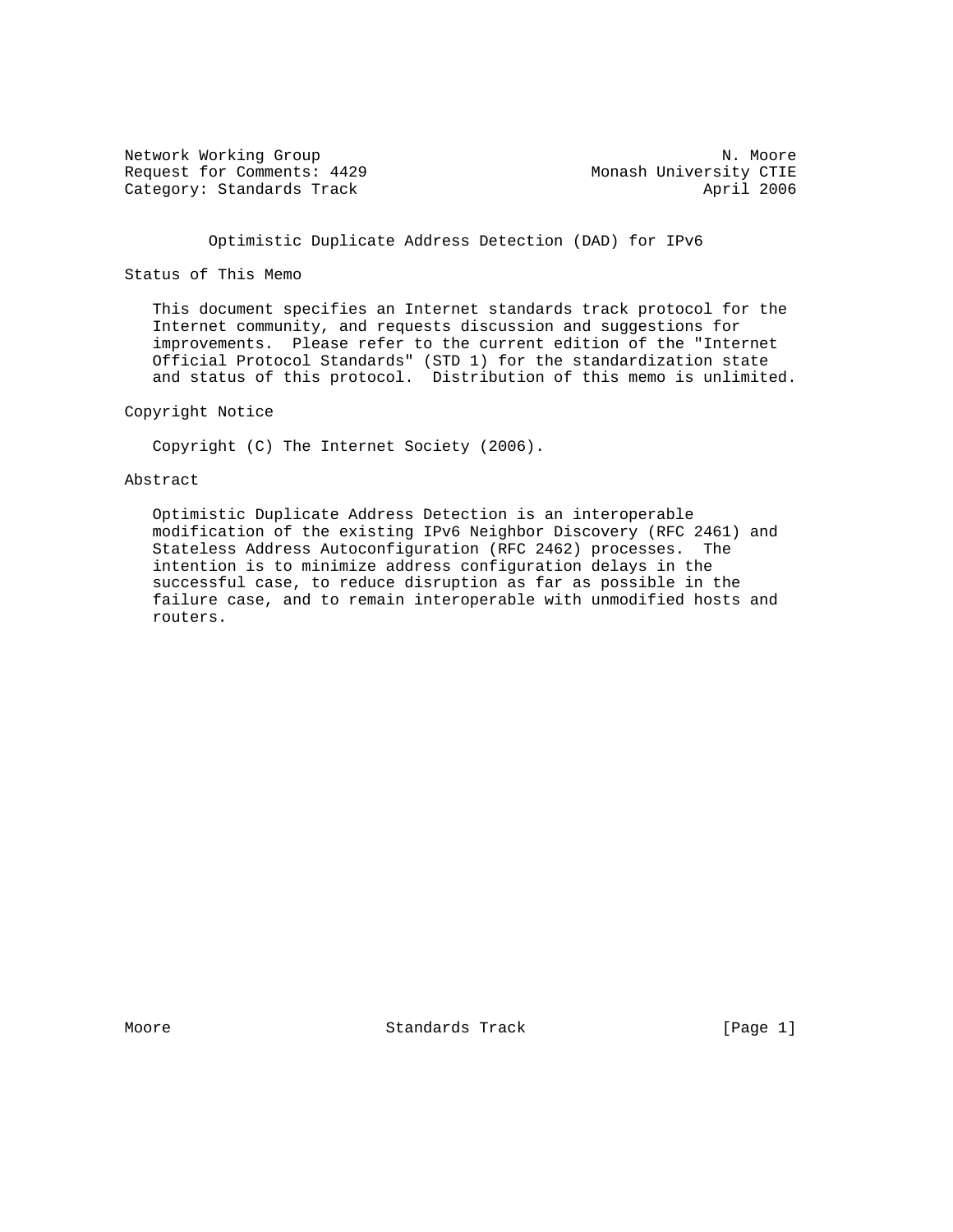# Table of Contents

|  | 3. Modifications to RFC-Mandated Behavior 8          |  |
|--|------------------------------------------------------|--|
|  |                                                      |  |
|  | 3.2. Modifications to RFC 2461 Neighbor Discovery  8 |  |
|  | 3.3. Modifications to RFC 2462 Stateless Address     |  |
|  |                                                      |  |
|  |                                                      |  |
|  |                                                      |  |
|  |                                                      |  |
|  |                                                      |  |
|  |                                                      |  |
|  |                                                      |  |
|  |                                                      |  |
|  |                                                      |  |
|  |                                                      |  |
|  |                                                      |  |
|  |                                                      |  |
|  |                                                      |  |
|  |                                                      |  |

Moore Standards Track [Page 2]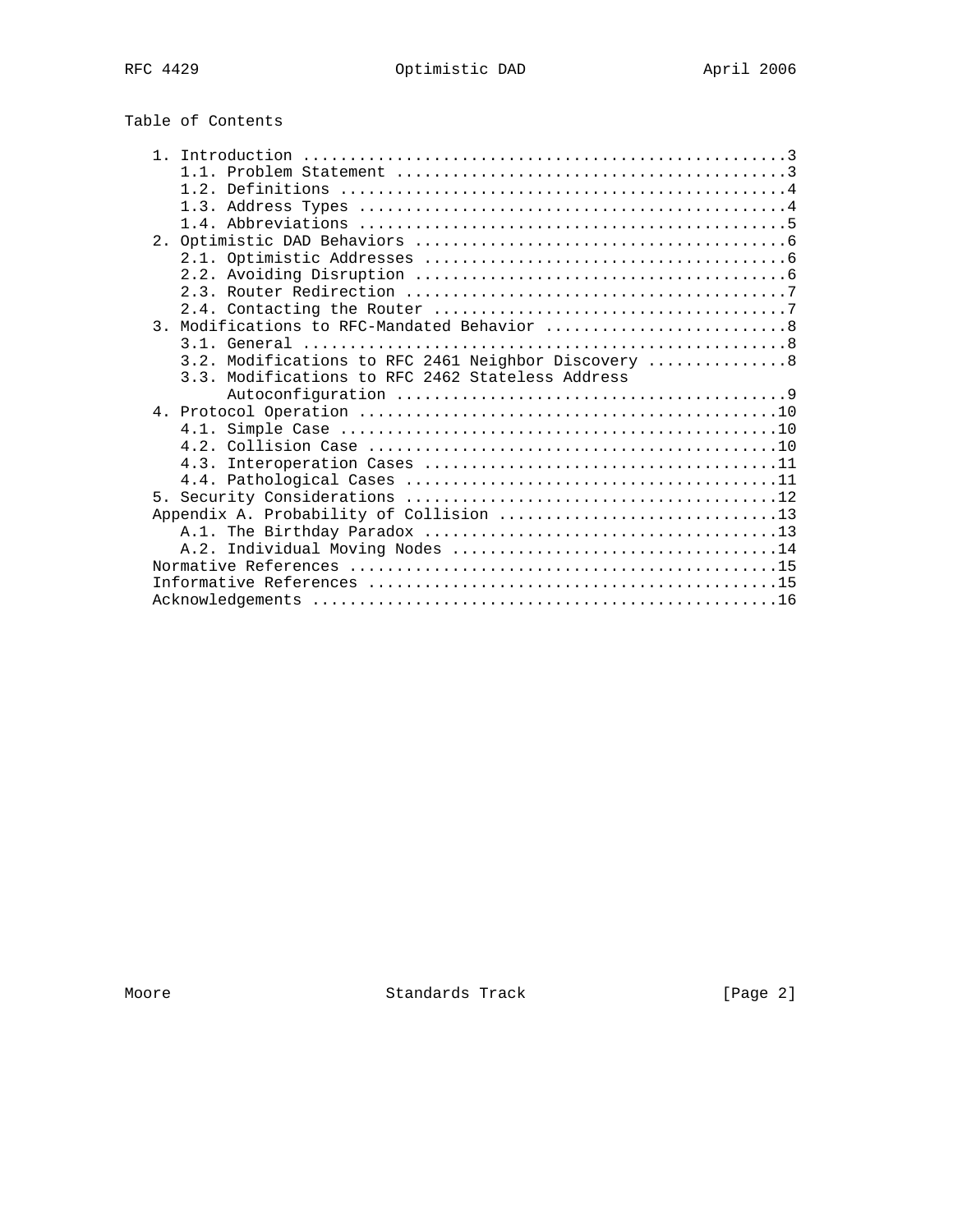## 1. Introduction

 Optimistic Duplicate Address Detection (DAD) is a modification of the existing IPv6 Neighbor Discovery (ND) [RFC2461] and Stateless Address Autoconfiguration (SLAAC) [RFC2462] processes. The intention is to minimize address configuration delays in the successful case, and to reduce disruption as far as possible in the failure case.

 Optimistic DAD is a useful optimization because in most cases DAD is far more likely to succeed than fail. This is discussed further in Appendix A. Disruption is minimized by limiting nodes' participation in Neighbor Discovery while their addresses are still Optimistic.

 It is not the intention of this memo to improve the security, reliability, or robustness of DAD beyond that of existing standards, but merely to provide a method to make it faster.

#### 1.1. Problem Statement

 The existing IPv6 address configuration mechanisms provide adequate collision detection mechanisms for the fixed hosts they were designed for. However, a growing population of nodes need to maintain continuous network access despite frequently changing their network attachment. Optimizations to the DAD process are required to provide these nodes with sufficiently fast address configuration.

An optimized DAD method needs to:

- \* provide interoperability with nodes using the current standards.
- \* remove the RetransTimer delay during address configuration.
- \* ensure that the probability of address collision is not increased.
- \* improve the resolution mechanisms for address collisions.
- \* minimize disruption in the case of a collision.

 It is not sufficient to merely reduce RetransTimer in order to reduce the handover delay, as values of RetransTimer long enough to guarantee detection of a collision are too long to avoid disruption of time-critical services.

Moore **Standards Track** [Page 3]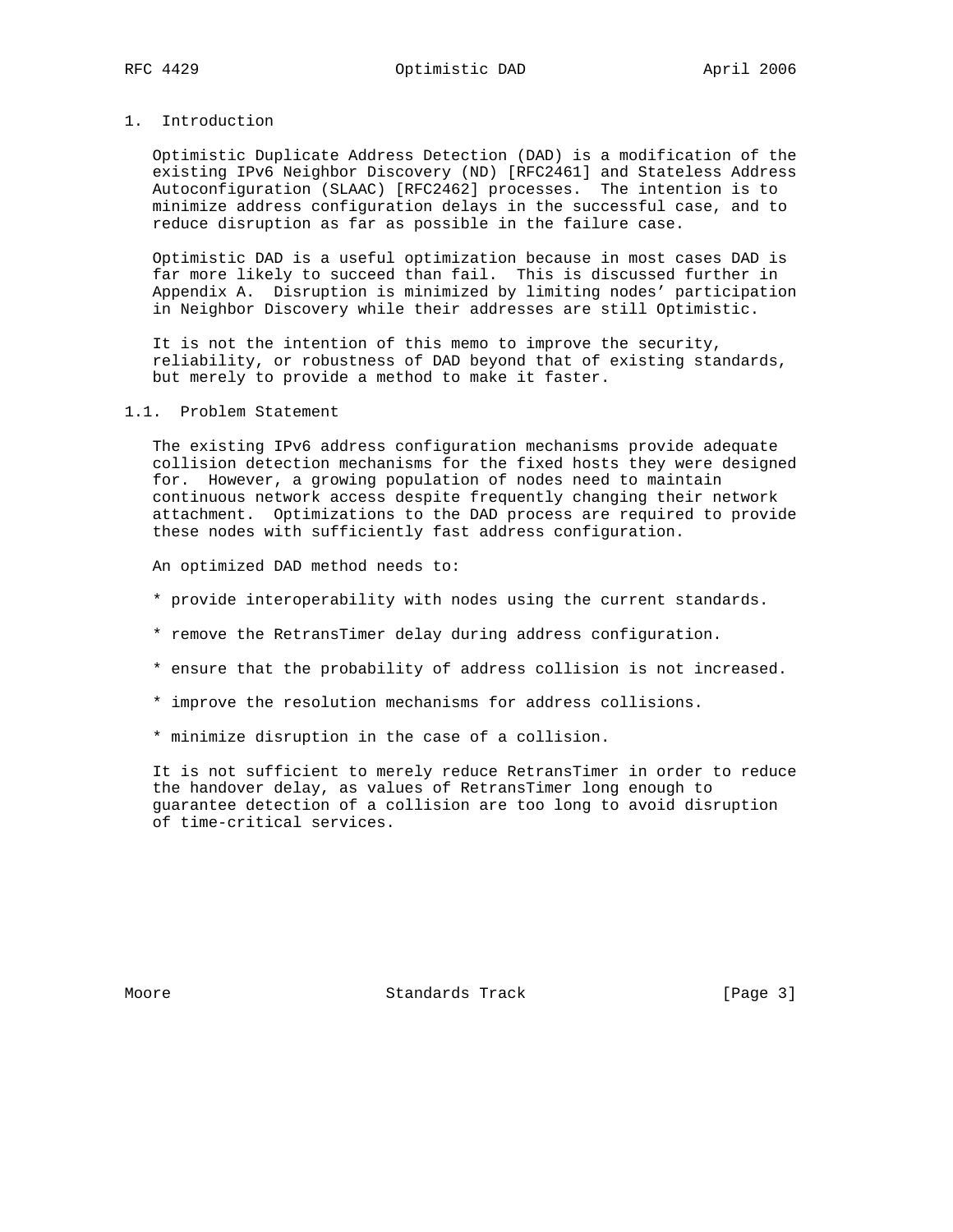## 1.2. Definitions

 Definitions of requirements keywords ('MUST NOT', 'SHOULD NOT', 'MAY', 'SHOULD', 'MUST') are in accordance with the IETF Best Current Practice, RFC 2119 [RFC2119]

Address Resolution - Process defined by [RFC2461], section 7.2.

- Neighbor Unreachability Detection (NUD) Process defined by [RFC2461], section 7.3.
- Standard Node A Standard Node is one that is compliant with [RFC2461] and [RFC2462].
- Optimistic Node (ON) An Optimistic Node is one that is compliant with the rules specified in this memo.
- Link A communication facility or medium over which nodes can communicate at the link layer.
- Neighbors Nodes on the same link, which may therefore be competing for the same IP addresses.
- 1.3. Address Types
	- Tentative address (as per [RFC2462]) an address whose uniqueness on a link is being verified, prior to its assignment to an interface. A Tentative address is not considered assigned to an interface in the usual sense. An interface discards received packets addressed to a Tentative address, but accepts Neighbor Discovery packets related to Duplicate Address Detection for the Tentative address.
	- Optimistic address an address that is assigned to an interface and available for use, subject to restrictions, while its uniqueness on a link is being verified. This memo introduces the Optimistic state and defines its behaviors and restrictions.
	- Preferred address (as per [RFC2462]) an address assigned to an interface whose use by upper-layer protocols is unrestricted. Preferred addresses may be used as the source (or destination) address of packets sent from (or to) the interface.

Moore **Standards Track** [Page 4]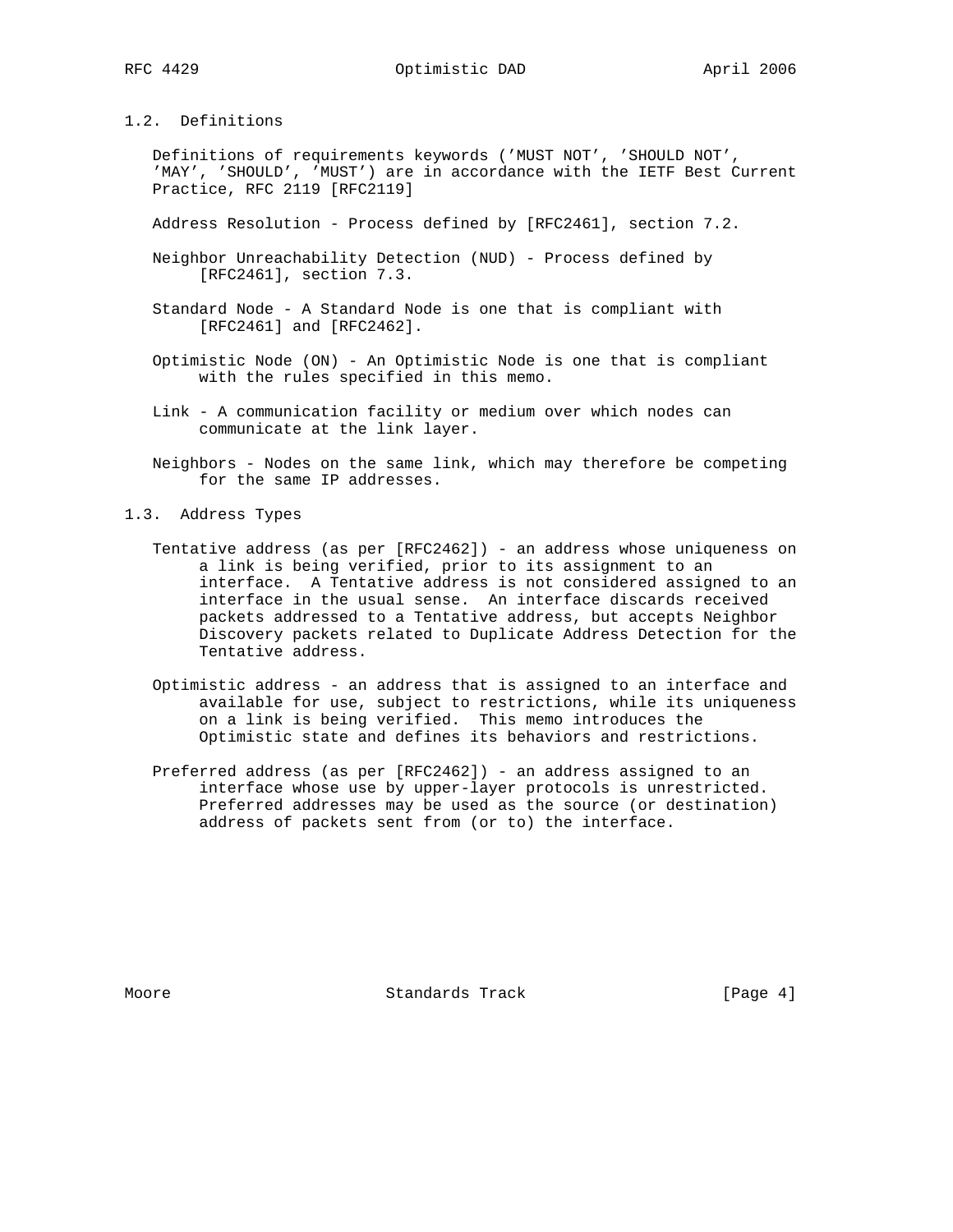RFC 4429 Optimistic DAD April 2006

- Deprecated address (as per [RFC2462]) An address assigned to an interface whose use is discouraged, but not forbidden. A Deprecated address should no longer be used as a source address in new communications, but packets sent from or to Deprecated addresses are delivered as expected. A Deprecated address may continue to be used as a source address in communications where switching to a Preferred address causes hardship to a specific upper-layer activity (e.g., an existing TCP connection).
- 1.4. Abbreviations
	- DAD Duplicate Address Detection. Technique used for SLAAC. See [RFC2462], section 5.4.

ICMP Redirect - See [RFC2461], section 4.5.

- NA Neighbor Advertisement. See [RFC2461], sections 4.4 and 7.
- NC Neighbor Cache. See [RFC2461], sections 5.1 and 7.3.
- ND Neighbor Discovery. The process described in [RFC2461].
- NS Neighbor Solicitation. See [RFC2461], sections 4.3 and 7.
- RA Router Advertisement. See [RFC2462], sections 4.2 and 6.
- RS Router Solicitation. See [RFC2461], sections 4.1 and 6.
- SLAAC StateLess Address AutoConfiguration. The process described in [RFC2462].
- SLLAO Source Link-Layer Address Option an option to NS, RA, and RS messages, which gives the link-layer address of the source of the message. See [RFC2461], section 4.6.1.
- TLLAO Target Link-Layer Address Option an option to ICMP Redirect messages and Neighbor Advertisements. See [RFC2461], sections 4.4, 4.5, and 4.6.1.

Moore **Standards Track** [Page 5]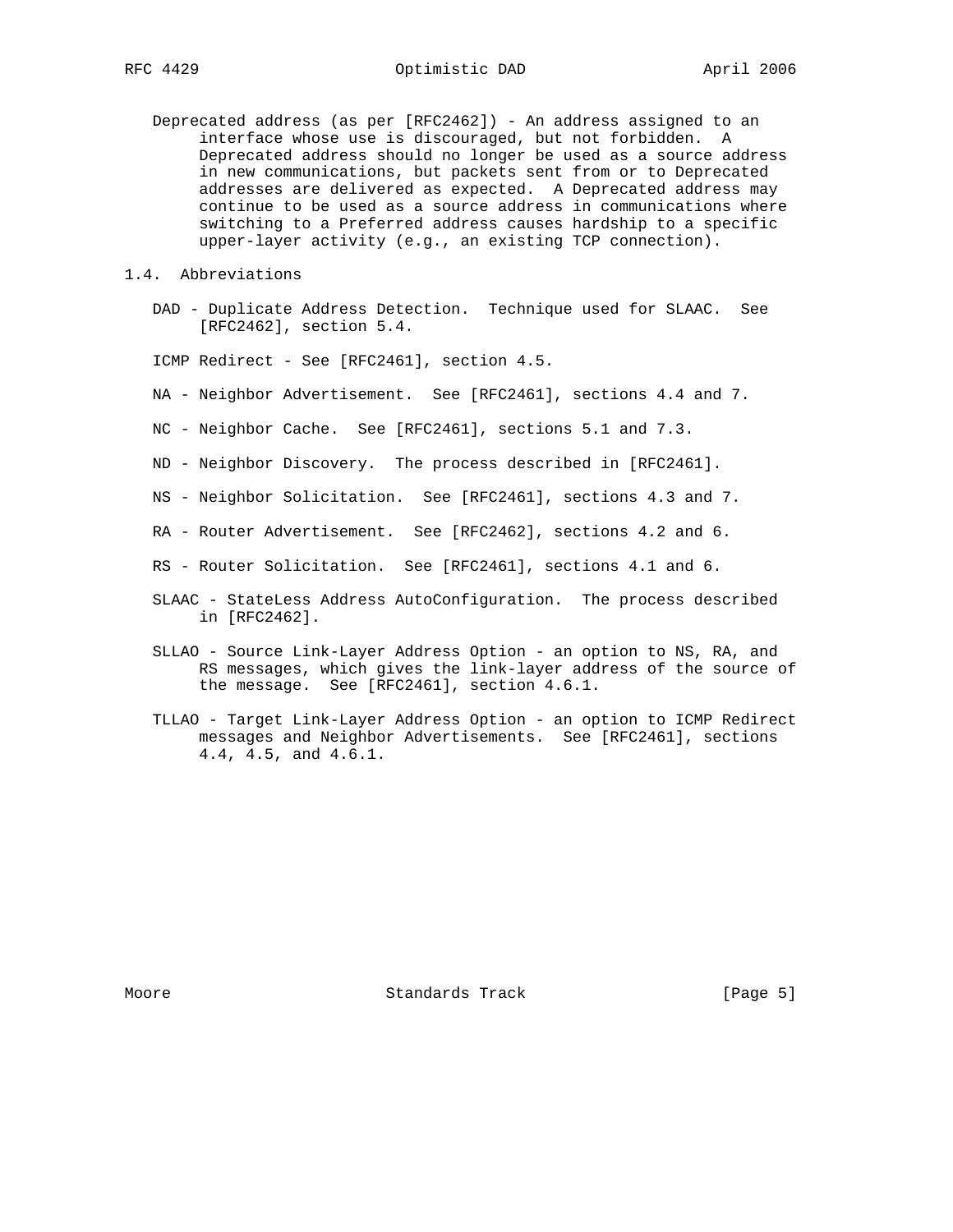#### 2. Optimistic DAD Behaviors

This non-normative section discusses Optimistic DAD behaviors.

2.1. Optimistic Addresses

 [RFC2462] introduces the concept of Tentative (in 5.4) and Deprecated (in 5.5.4) addresses. Addresses that are neither are said to be Preferred. Tentative addresses may not be used for communication, and Deprecated addresses should not be used for new communications. These address states may also be used by other standards documents, for example, Default Address Selection [RFC3484].

 This memo introduces a new address state, 'Optimistic', that is used to mark an address that is available for use but that has not completed DAD.

 Unless noted otherwise, components of the IPv6 protocol stack should treat addresses in the Optimistic state equivalently to those in the Deprecated state, indicating that the address is available for use but should not be used if another suitable address is available. For example, Default Address Selection [RFC3484] uses the address state to decide which source address to use for an outgoing packet. Implementations should treat an address in state Optimistic as if it were in state Deprecated. If address states are recorded as individual flags, this can easily be achieved by also setting 'Deprecated' when 'Optimistic' is set.

 It is important to note that the address lifetime rules of [RFC2462] still apply, and so an address may be Deprecated as well as Optimistic. When DAD completes without incident, the address becomes either a Preferred or a Deprecated address, as per [RFC2462].

## 2.2. Avoiding Disruption

 In order to avoid interference, it is important that an Optimistic Node does not send any messages from an Optimistic Address that will override its neighbors' Neighbor Cache (NC) entries for the address it is trying to configure: doing so would disrupt the rightful owner of the address in the case of a collision.

This is achieved by:

 \* Clearing the 'Override' flag in Neighbor Advertisements for Optimistic Addresses, which prevents neighbors from overriding their existing NC entries. The 'Override' flag is already defined [RFC2461] and used for Proxy Neighbor Advertisement.

Moore **Standards Track** [Page 6]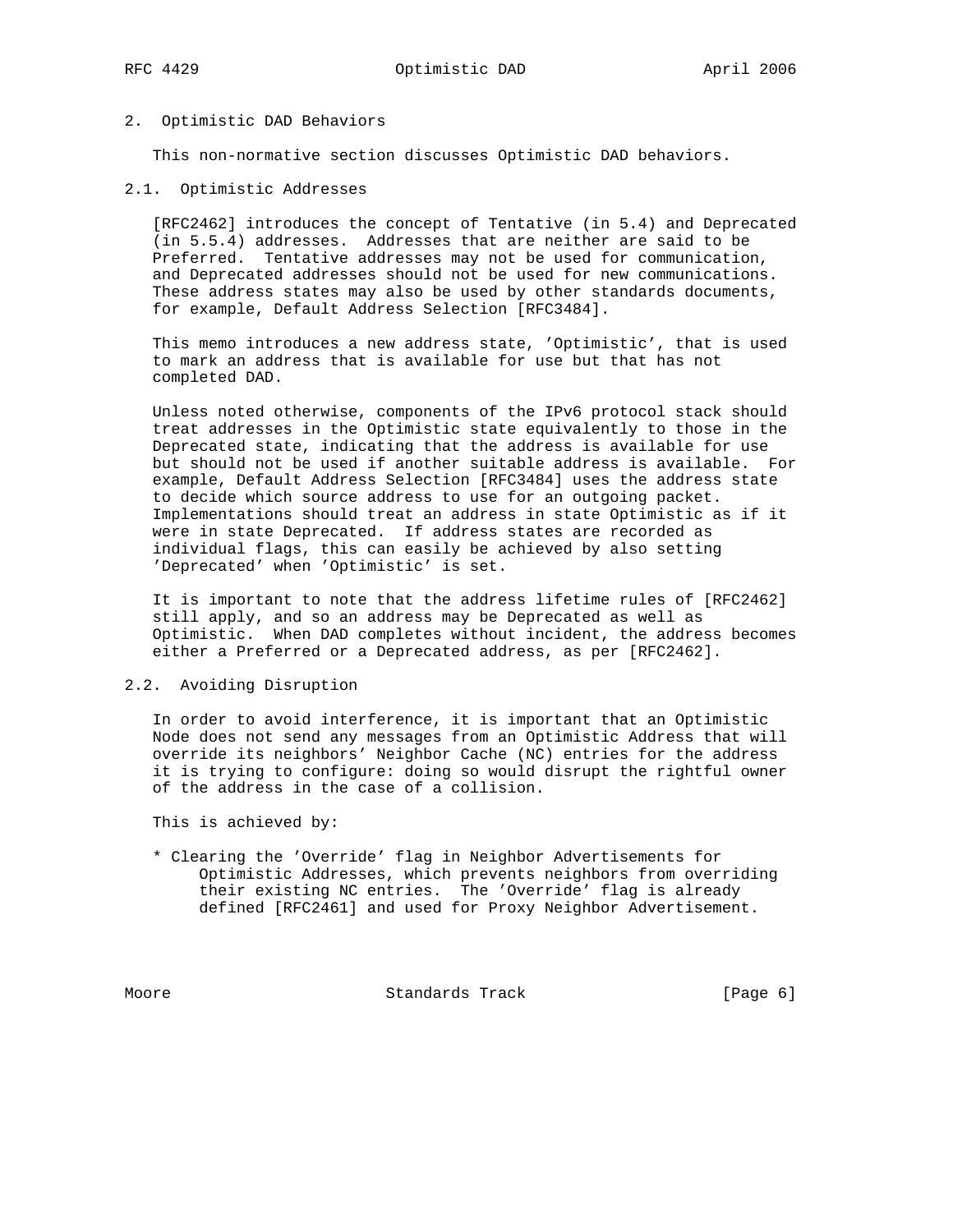- \* Never sending Neighbor Solicitations from an Optimistic Address. NSes include a Source Link-Layer Address Option (SLLAO), which may cause Neighbor Cache disruption. NSes sent as part of DAD are sent from the unspecified address, without a SLLAO.
- \* Never using an Optimistic Address as the source address of a Router Solicitation with a SLLAO. Another address, or the unspecified address, may be used, or the RS may be sent without a SLLAO.

 An address collision with a router may cause a neighboring router's IsRouter flags for that address to be cleared. However, routers do not appear to use the IsRouter flag for anything, and the NA sent in response to the collision will reassert the IsRouter flag.

### 2.3. Router Redirection

 Neighbor Solicitations cannot be sent from Optimistic Addresses, and so an ON cannot directly contact a neighbor that is not already in its Neighbor Cache. Instead, the ON forwards packets via its default router, relying on the router to forward the packets to their destination. In accordance with RFC 2461, the router should then provide the ON with an ICMP Redirect, which may include a Target Link-Layer Address Option (TLLAO). If it does, this will update the ON's NC, and direct communication can begin. If it does not, packets continue to be forwarded via the router until the ON has a non- Optimistic address from which to send an NS.

#### 2.4. Contacting the Router

 Generally, an RA will include a SLLAO, however this "MAY be omitted to facilitate in-bound load balancing over replicated interfaces" [RFC2461]. A node with only Optimistic Addresses is unable to determine the router's Link-Layer Address as it can neither send an RS to request a unicast RA, nor send an NS to request an NA. In this case, the ON will be unable to communicate with the router until at least one of its addresses is no longer Optimistic.

Moore **Standards Track** [Page 7]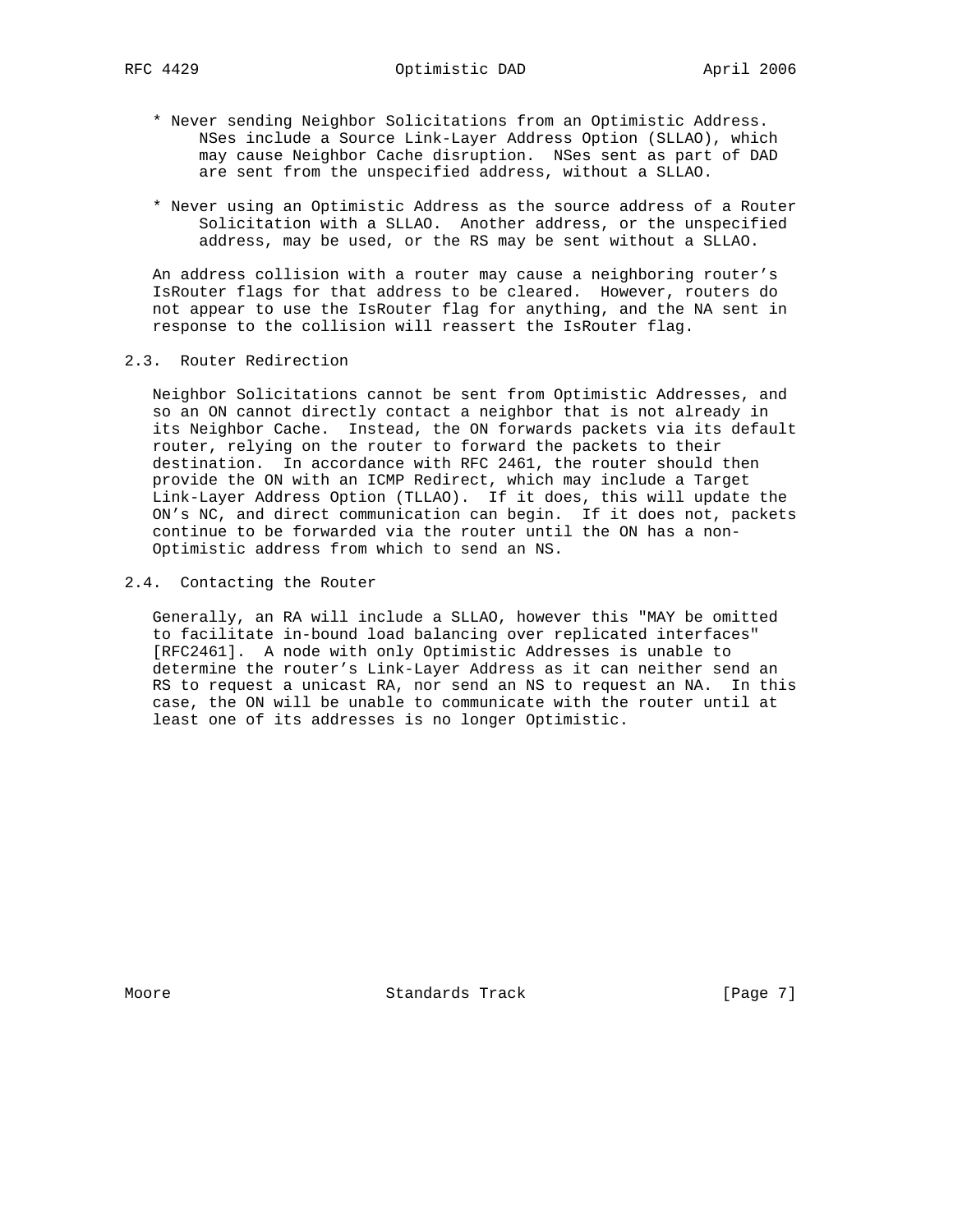3. Modifications to RFC-Mandated Behavior

All normative text in this memo is contained in this section.

- 3.1. General
	- \* Optimistic DAD SHOULD only be used when the implementation is aware that the address is based on a most likely unique interface identifier (such as in [RFC2464]), generated randomly [RFC3041], or by a well-distributed hash function [RFC3972] or assigned by Dynamic Host Configuration Protocol for IPv6 (DHCPv6) [RFC3315]. Optimistic DAD SHOULD NOT be used for manually entered addresses.
- 3.2. Modifications to RFC 2461 Neighbor Discovery
	- \* (modifies section 6.3.7) A node MUST NOT send a Router Solicitation with a SLLAO from an Optimistic Address. Router Solicitations SHOULD be sent from a non-Optimistic or the Unspecified Address; however, they MAY be sent from an Optimistic Address as long as the SLLAO is not included.
	- \* (modifies section 7.2.2) A node MUST NOT use an Optimistic Address as the source address of a Neighbor Solicitation.
	- \* If the ON isn't told the SLLAO of the router in an RA, and it cannot determine this information without breaching the rules above, it MUST leave the address Tentative until DAD completes despite being unable to send any packets to the router.
	- \* (modifies section 7.2.2) When a node has a unicast packet to send from an Optimistic Address to a neighbor, but does not know the neighbor's link-layer address, it MUST NOT perform Address Resolution. It SHOULD forward the packet to a default router on the link in the hope that the packet will be redirected. Otherwise, it SHOULD buffer the packet until DAD is complete.

Moore **Standards Track** [Page 8]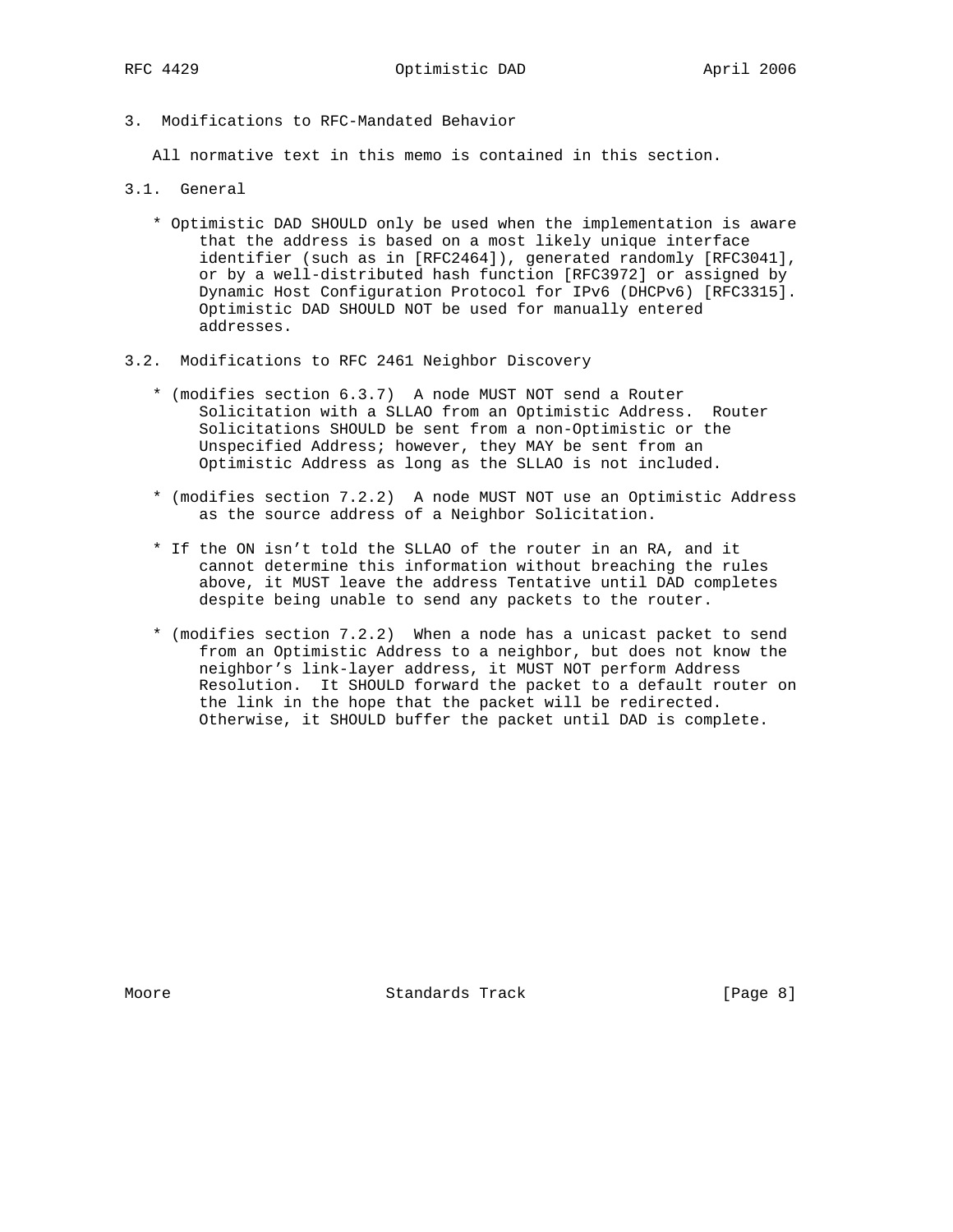- 3.3 Modifications to RFC 2462 Stateless Address Autoconfiguration
	- \* (modifies section 5.5) A host MAY choose to configure a new address as an Optimistic Address. A host that does not know the SLLAO of its router SHOULD NOT configure a new address as Optimistic. A router SHOULD NOT configure an Optimistic Address.
	- \* (modifies section 5.4.2) The host MUST join the all-nodes multicast address and the solicited-node multicast address of the Tentative address. The host SHOULD NOT delay before sending Neighbor Solicitation messages.
	- \* (modifies section 5.4) The Optimistic Address is configured and available for use on the interface immediately. The address MUST be flagged as 'Optimistic'.
	- \* When DAD completes for an Optimistic Address, the address is no longer Optimistic and it becomes Preferred or Deprecated according to the rules of RFC 2462.
	- \* (modifies section 5.4.3) The node MUST NOT reply to a Neighbor Solicitation for an Optimistic Address from the unspecified address. Receipt of such an NS indicates that the address is a duplicate, and it MUST be deconfigured as per the behaviour specified in RFC 2462 for Tentative addresses.
	- \* (modifies section 5.4.3) The node MUST reply to a Neighbor Solicitation for an Optimistic Address from a unicast address, but the reply MUST have the Override flag cleared (O=0).

Moore **Standards Track** [Page 9]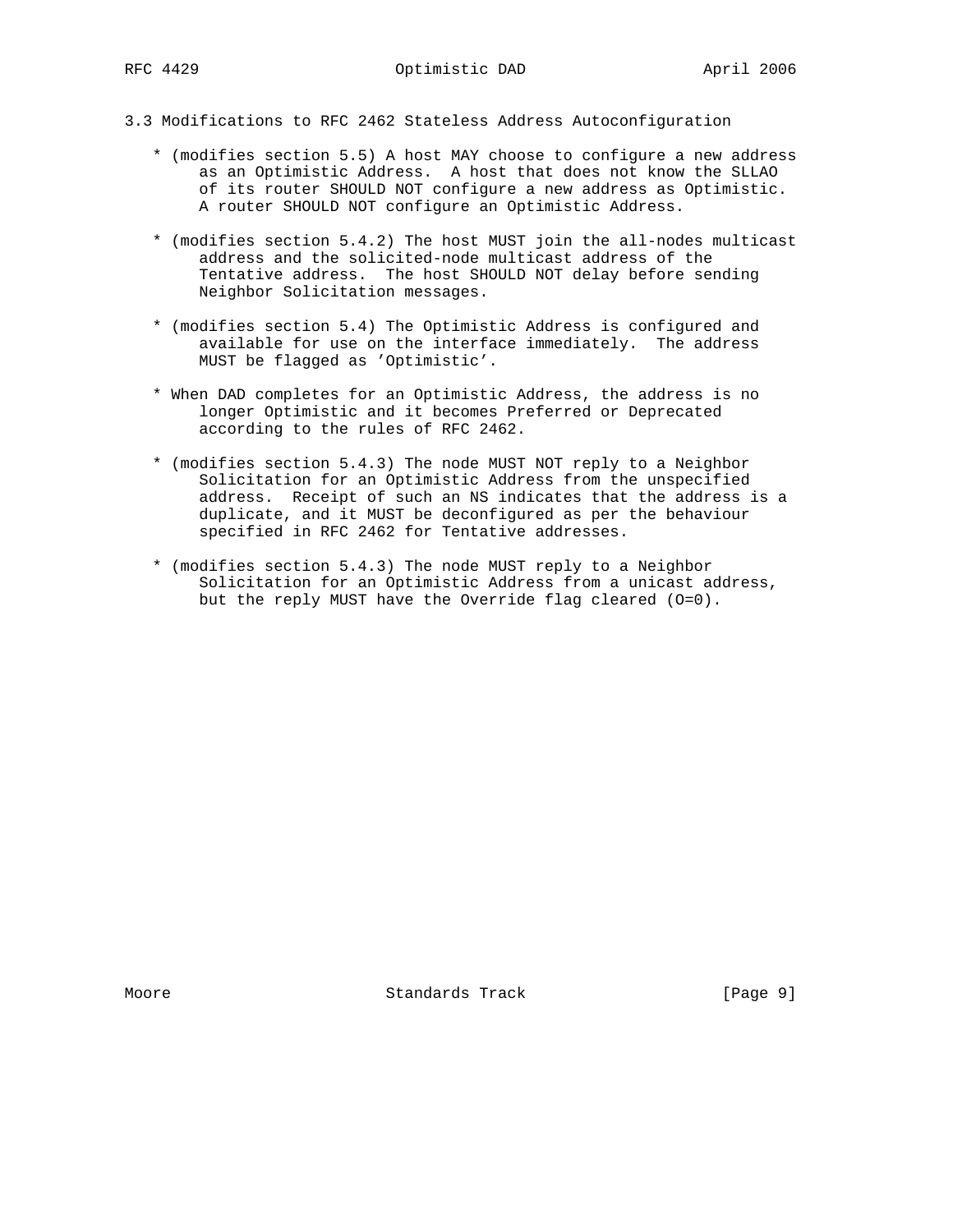#### 4. Protocol Operation

 This non-normative section provides clarification of the interactions between Optimistic Nodes, and between Optimistic Nodes and Standard Nodes.

 The following cases all consider an Optimistic Node (ON) receiving a Router Advertisement containing a new prefix and deciding to autoconfigure a new Optimistic Address on that prefix.

 The ON will immediately send out a Neighbor Solicitation to determine if its new Optimistic Address is already in use.

#### 4.1. Simple Case

 In the non-collision case, the Optimistic Address being configured by the new node is unused and not present in the Neighbor Caches of any of its neighbors.

There will be no response to its NS (sent from  $::$ ), and this NS will not modify the state of neighbors' Neighbor Caches.

 The ON already has the link-layer address of the router (from the RA), and the router can determine the link-layer address of the ON through standard Address Resolution. Communications can begin as soon as the router and the ON have each other's link-layer addresses.

 After the appropriate DAD delay has completed, the address is no longer Optimistic, and becomes either Preferred or Deprecated as per RFC 2462.

## 4.2. Collision Case

 In the collision case, the Optimistic Address being configured by the new node is already in use by another node, and present in the Neighbor Caches (NCs) of neighbors that are communicating with this node.

The NS sent by the ON has the unspecified source address,  $::$ , and no SLLAO. This NS will not cause changes to the NC entries of neighboring hosts.

 The ON will hopefully already know all it needs to about the router from the initial RA. However, if it needs to it can still send an RS to ask for more information, but it may not include a SLLAO. This forces an all-nodes multicast response from the router, but will not disrupt other nodes' NCs.

Moore Standards Track [Page 10]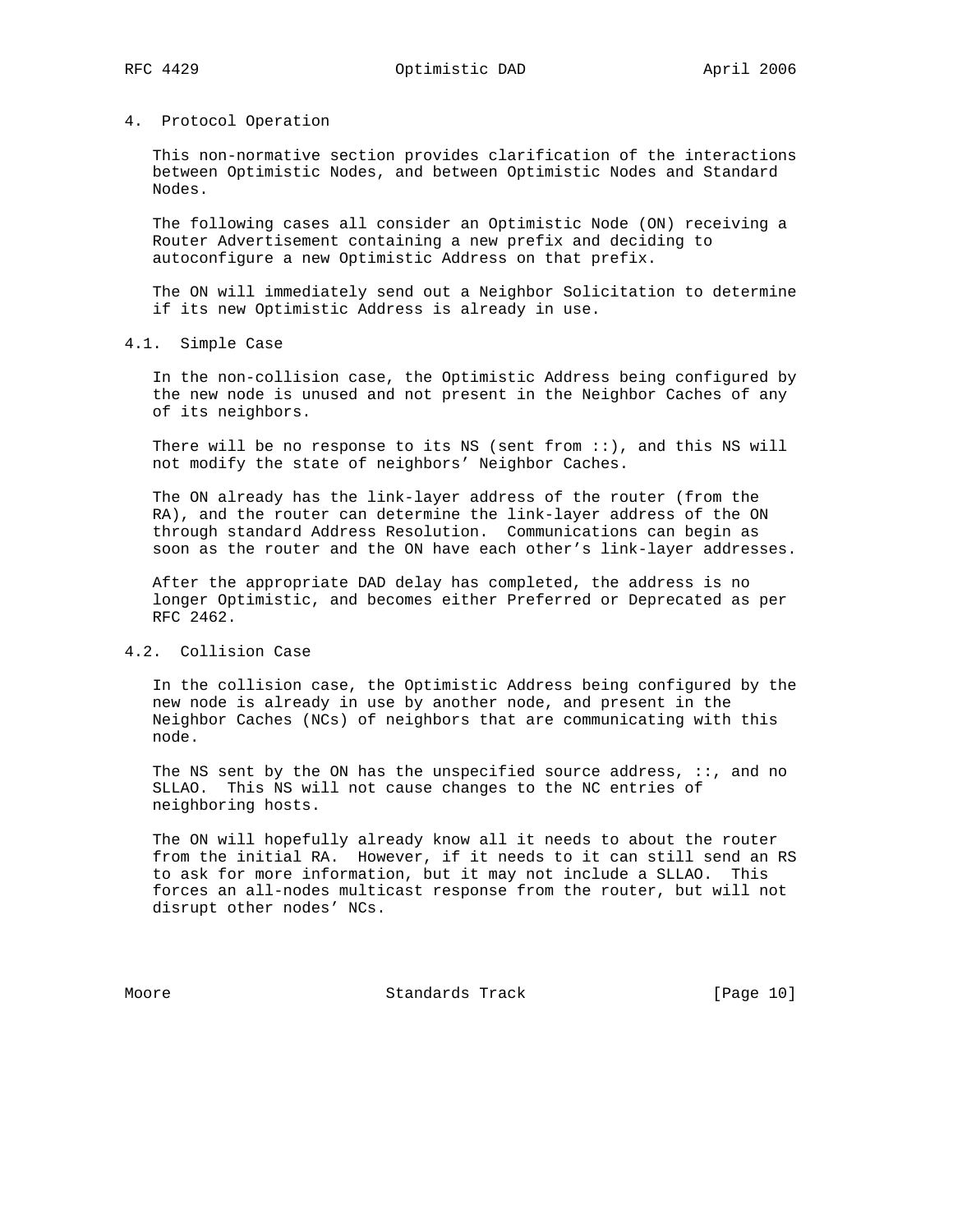In the course of establishing connections, the ON might have sent NAs in response to received NSes. Since NAs sent from Optimistic Addresses have O=0, they will not have overridden existing NC entries, although they may have resulted in a colliding entry being changed to state STALE. This change is recoverable through standard NUD.

 When an NA is received from the collidee defending the address, the ON immediately stops using the address and deconfigures it.

 Of course, in the meantime the ON may have sent packets that identify it as the owner of its new Optimistic Address (for example, Binding Updates in Mobile IPv6 [RFC3775]). This may incur some penalty to the ON, in the form of broken connections, and some penalty to the rightful owner of the address, since it will receive (and potentially reply to) the misdirected packets. It is for this reason that Optimistic DAD should be used only where the probability of collision is very low.

#### 4.3. Interoperation Cases

 Once the Optimistic Address has completed DAD, it acts exactly like a normal address, and so interoperation cases only arise while the address is Optimistic.

 If an ON attempts to configure an address currently Tentatively assigned to a Standard Node, the Standard Node will see the Neighbor Solicitation and deconfigure the address.

 If a node attempts to configure an ON's Optimistic Address, the ON will see the NS and deconfigure the address.

#### 4.4. Pathological Cases

 Optimistic DAD suffers from similar problems to Standard DAD; for example, duplicates are not guaranteed to be detected if packets are lost.

 These problems exist, and are not gracefully recoverable, in Standard DAD. Their probability in both Optimistic and Standard DAD can be reduced by increasing the RFC 2462 DupAddrDetectTransmits variable to greater than 1.

 This version of Optimistic DAD is dependent on the details of the router behavior, e.g., that the router includes SLLAOs in RAs and that the router is willing to redirect traffic for the ON. Where the router does not behave in this way, the behavior of Optimistic DAD inherently reverts to that of Standard DAD.

Moore Standards Track [Page 11]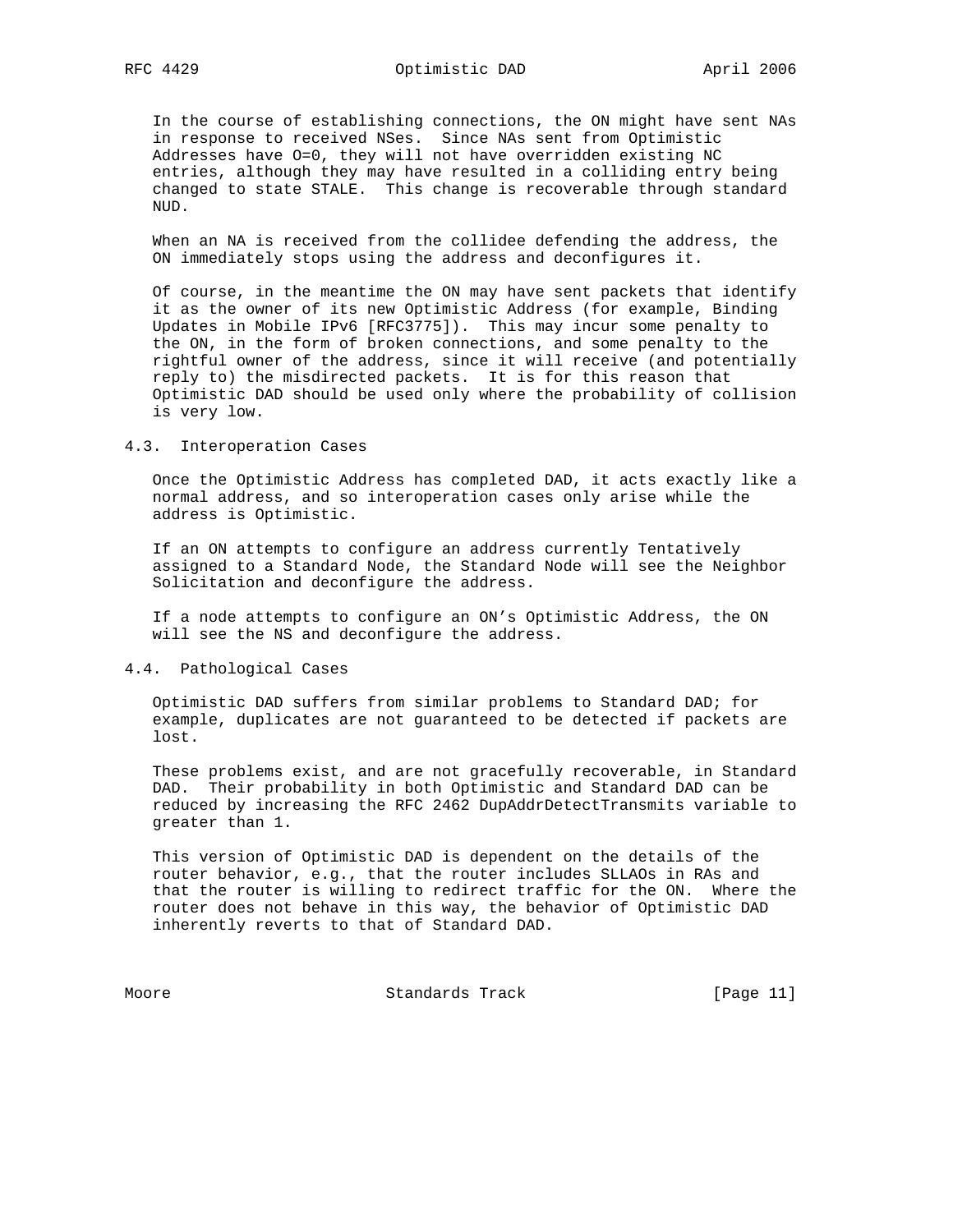#### 5. Security Considerations

 There are existing security concerns with Neighbor Discovery and Stateless Address Autoconfiguration, and this memo does not purport to fix them. However, this memo does not significantly increase security concerns either.

 Secure Neighbor Discovery (SEND) [RFC3971] provides protection against the threats to Neighbor Discovery described in [RFC3756]. Optimistic Duplicate Address Detection does not introduce any additional threats to Neighbor Discovery if SEND is used.

 Optimistic DAD takes steps to ensure that if another node is already using an address, the proper link-layer address in existing Neighbor Cache entries is not replaced with the link-layer address of the Optimistic Node. However, there are still scenarios where incorrect entries may be created, if only temporarily. For example, if a router (while forwarding a packet) sends out a Neighbor Solicitation for an address, the Optimistic Node may respond first, and if the router has no pre-existing link-layer address for that IP address, it will accept the response and (incorrectly) forward any queued packets to the Optimistic Node. The Optimistic Node may then respond in an incorrect manner (e.g., sending a TCP RST in response to an unknown TCP connection). Such transient conditions should be short-lived, in most cases.

 Likewise, an Optimistic Node can still inject IP packets into the Internet that will in effect be "spoofed" packets appearing to come from the legitimate node. In some cases, those packets may lead to errors or other operational problems, though one would expect that upper-layer protocols would generally treat such packets robustly, in the same way they must treat old and other duplicate packets.

Moore Standards Track [Page 12]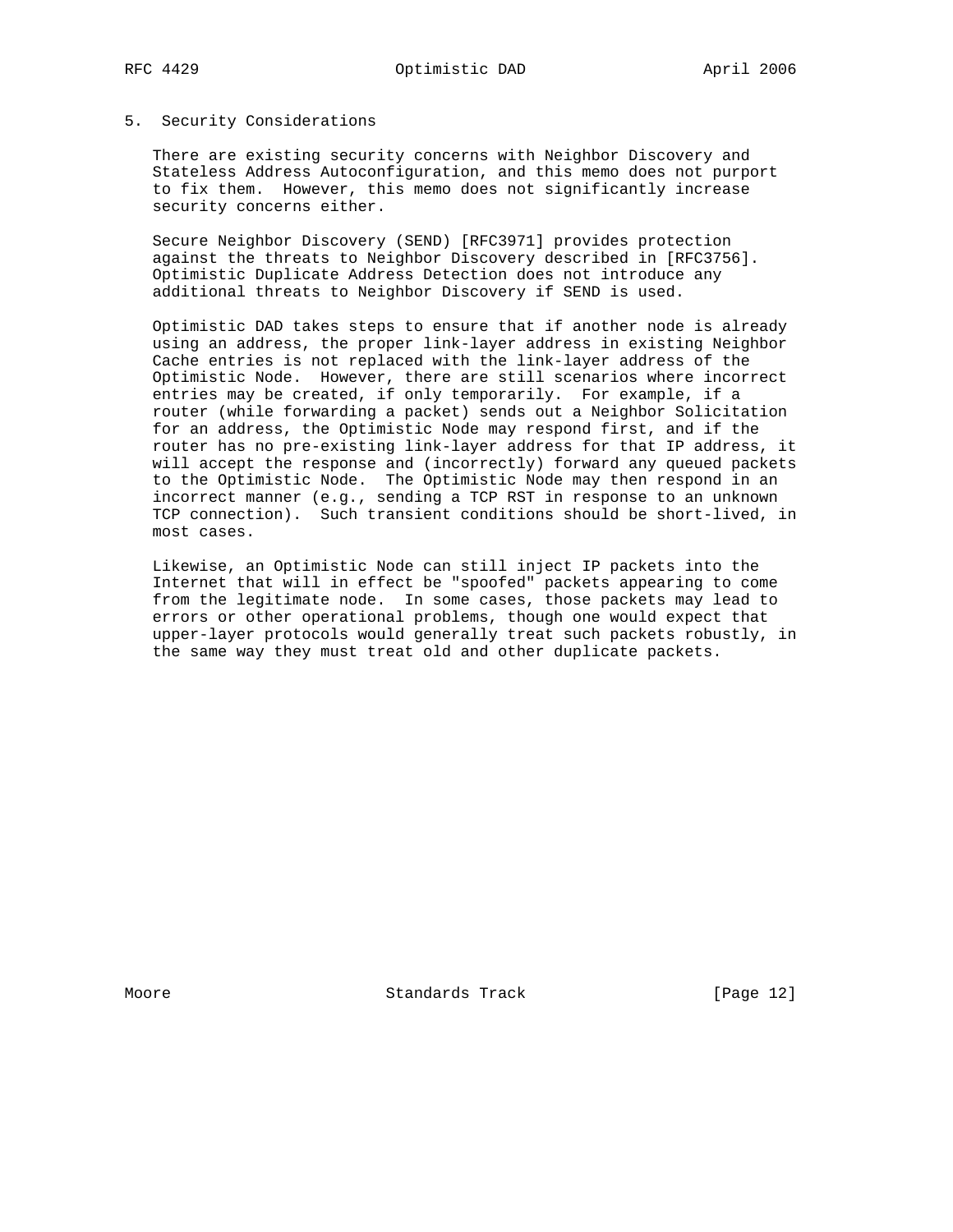RFC 4429 Optimistic DAD April 2006

Appendix A. Probability of Collision

 In assessing the usefulness of Duplicate Address Detection, the probability of collision must be considered. Various mechanisms such as SLAAC [RFC2462] and DHCPv6 [RFC3315] attempt to guarantee the uniqueness of the address. The uniqueness of SLAAC depends on the reliability of the manufacturing process (so that duplicate L2 addresses are not assigned) and human factors if L2 addresses can be manually assigned. The uniqueness of DHCPv6-assigned addresses relies on the correctness of implementation to ensure that no two nodes can be given the same address.

 "Privacy Extensions to SLAAC" [RFC3041] avoids these potential error cases by picking an Interface Identifier (IID) at random from 2^62 possible 64-bit IIDs (allowing for the reserved U and G bits). No attempt is made to guarantee uniqueness, but the probability can be easily estimated, and as the following discussion shows, probability of collision is exceedingly small.

A.1. The Birthday Paradox

 When considering collision probability, the Birthday Paradox is generally mentioned. When randomly selecting k values from n possibilities, the probability of two values being the same is:

 $Pb(n,k) = 1-(n! / [(n-k)! \cdot n^k] )$ 

 Calculating the probability of collision with this method is difficult, however, as one of the terms is n!, and  $(2^62)!$  is an unwieldy number. We can, however, calculate an upper bound for the probability of collision:

Pb(n,k) <= 1-(  $[(n-k+1)/n]$  ^  $[k-1]$  )

 which lets us calculate that even for large networks the probability of any two nodes colliding is very small indeed:

 $Pb(2^62, 500) \leq 5.4e-14$  $Pb(2^62, 5000) \leq 5.4e-12$  $Pb(2^62, 50000) \leq 5.4e-10$  $Pb(2^62, 500000) \le 5.4e-08$ 

 The upper-bound formula used above was taken from "Random Generation of Interface Identifiers", by M. Bagnulo, I. Soto, A. Garcia- Martinez, and A. Azcorra, and is used with the kind permission of the authors.

Moore Standards Track [Page 13]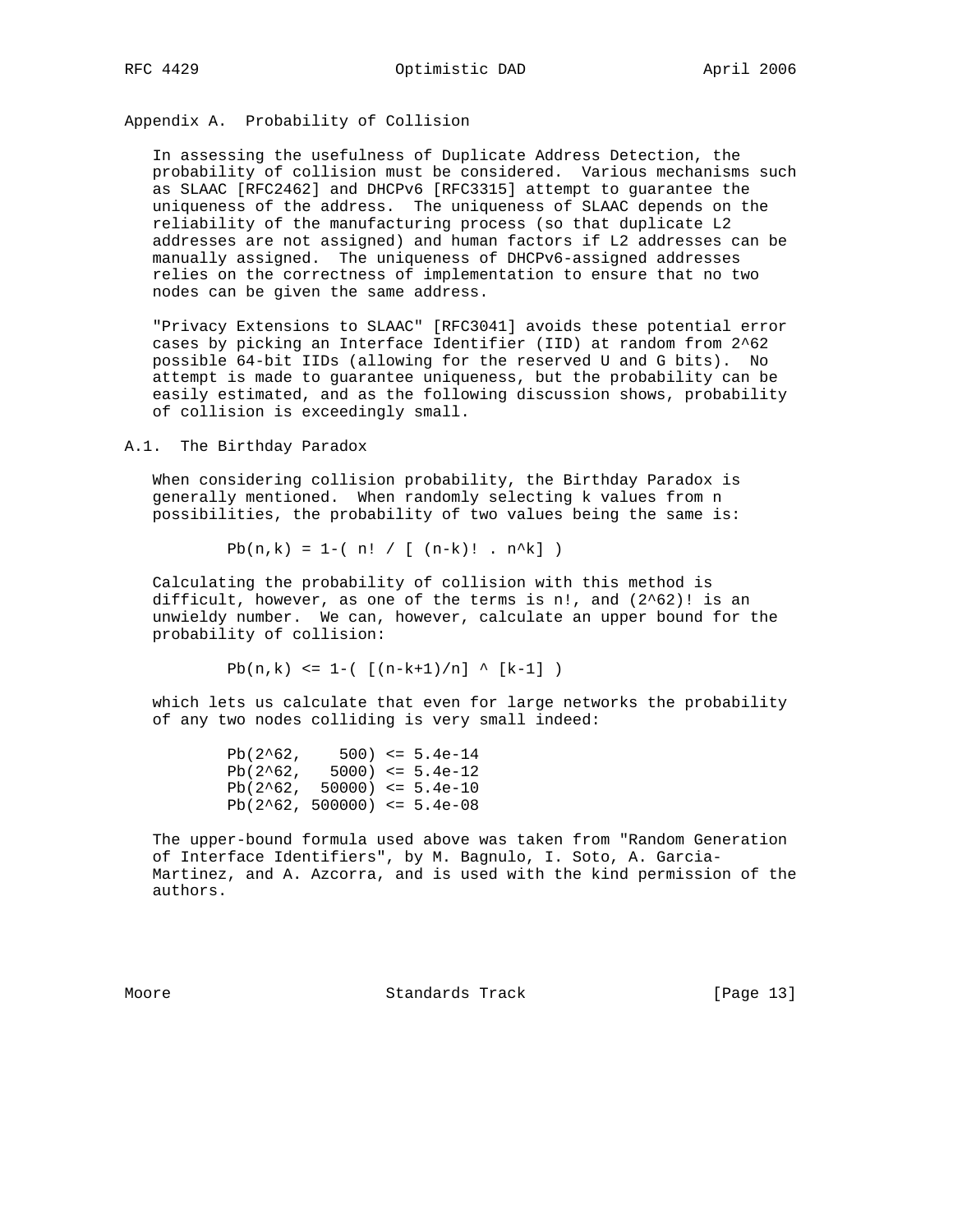## A.2. Individual Nodes

 When considering the effect of collisions on an individual node, we do not need to consider the Birthday Paradox. When a node moves into a network with K existing nodes, the probability that it will not collide with any of the distinct addresses in use is simply 1-K/N. If it moves to such networks M times, the probability that it will not cause a collision on any of those moves is  $(1-K/N)^{M}$ ; thus, the probability of it causing at least one collision is:

 $Pc(n,k,m) = 1 - [(1-k/n)^{m}]$ 

 Even considering a very large number of moves (m = 600000, slightly more than one move per minute for one year) and rather crowded networks (k=50000 nodes per network), the odds of collision for a given node are vanishingly small:

| $PC(2^62, 5000,$  | 600000) | $= 6.66e-10$ |
|-------------------|---------|--------------|
| $PC(2^62, 50000,$ | 600000) | $= 6.53e-09$ |

 Each such collision affects two nodes, so the probability of being affected by a collision is twice this. Even if the node moves into networks of 50000 nodes once per minute for 100 years, the probability of it causing or suffering a collision at any point are a little over 1 in a million.

Pc(2^62, 50000, 60000000) \* 2 = 1.3e-06

Moore Standards Track [Page 14]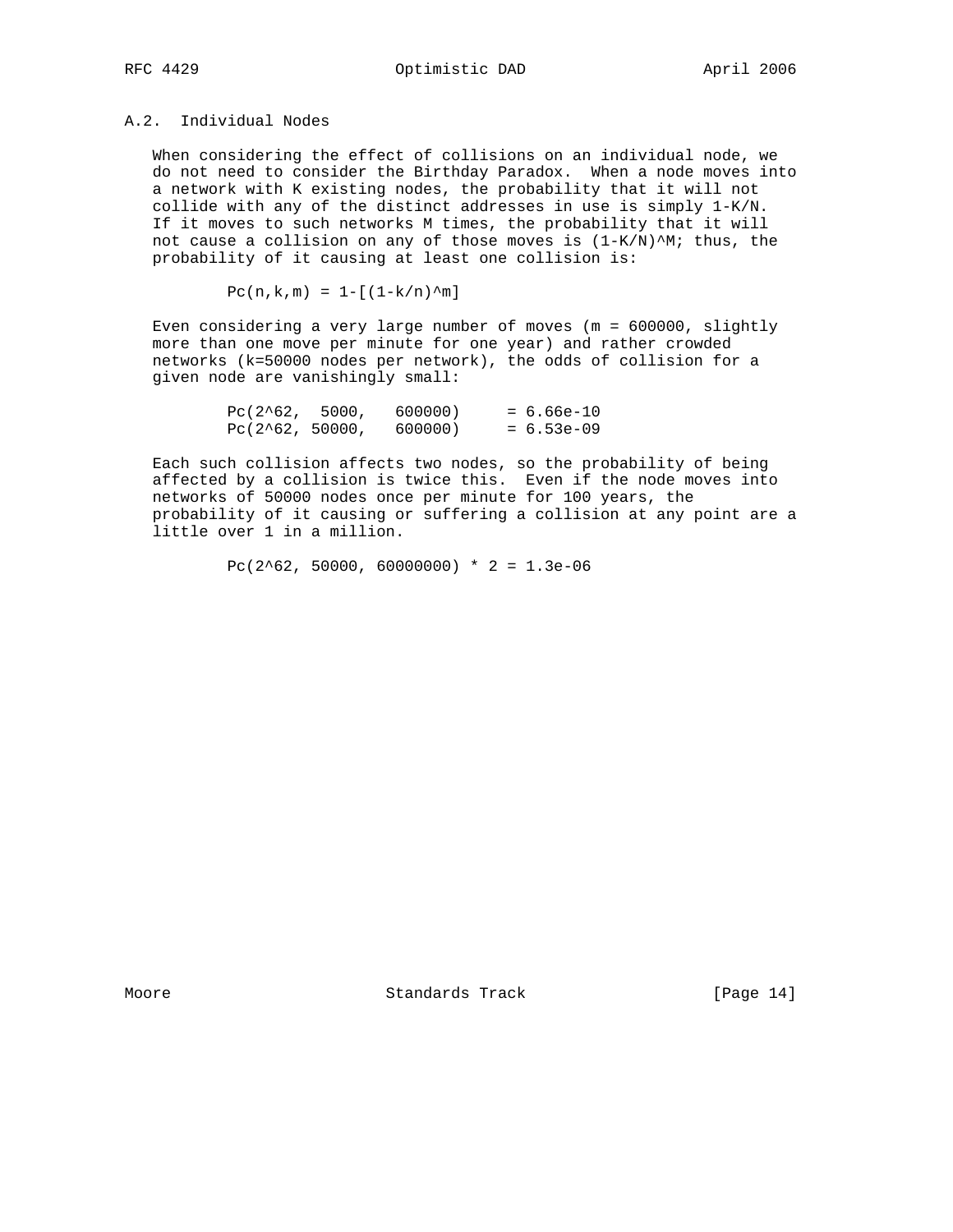Normative References

- [RFC2119] Bradner, S., "Key words for use in RFCs to Indicate Requirement Levels", BCP 14, RFC 2119, March 1997.
- [RFC2461] Narten, T., Nordmark, E., and W. Simpson, "Neighbor Discovery for IP Version 6 (IPv6)", RFC 2461, December 1998.
- [RFC2462] Thomson, S. and T. Narten, "IPv6 Stateless Address Autoconfiguration", RFC 2462, December 1998.

Informative References

- [RFC2464] Crawford, M., "Transmission of IPv6 Packets over Ethernet Networks", RFC 2464, December 1998.
- [RFC3041] Narten, T. and R. Draves, "Privacy Extensions for Stateless Address Autoconfiguration in IPv6", RFC 3041, January 2001.
- [RFC3315] Droms, R., Ed., Bound, J., Volz, B., Lemon, T., Perkins, C., and M. Carney, "Dynamic Host Configuration Protocol for IPv6 (DHCPv6)", RFC 3315, July 2003.
	- [RFC3484] Draves, R., "Default Address Selection for Internet Protocol version 6 (IPv6)", RFC 3484, February 2003.
	- [RFC3756] Nikander, P., Kempf, J., and E. Nordmark, "IPv6 Neighbor Discovery (ND) Trust Models and Threats", RFC 3756, May 2004.
	- [RFC3775] Johnson, D., Perkins, C., and J. Arkko, "Mobility Support in IPv6", RFC 3775, June 2004.
	- [RFC3971] Arkko, J., Ed., Kempf, J., Zill, B., and P. Nikander, "SEcure Neighbor Discovery (SEND)", RFC 3971, March 2005.
	- [RFC3972] Aura, T., "Cryptographically Generated Addresses (CGA)", RFC 3972, March 2005.

Moore **Standards Track** [Page 15]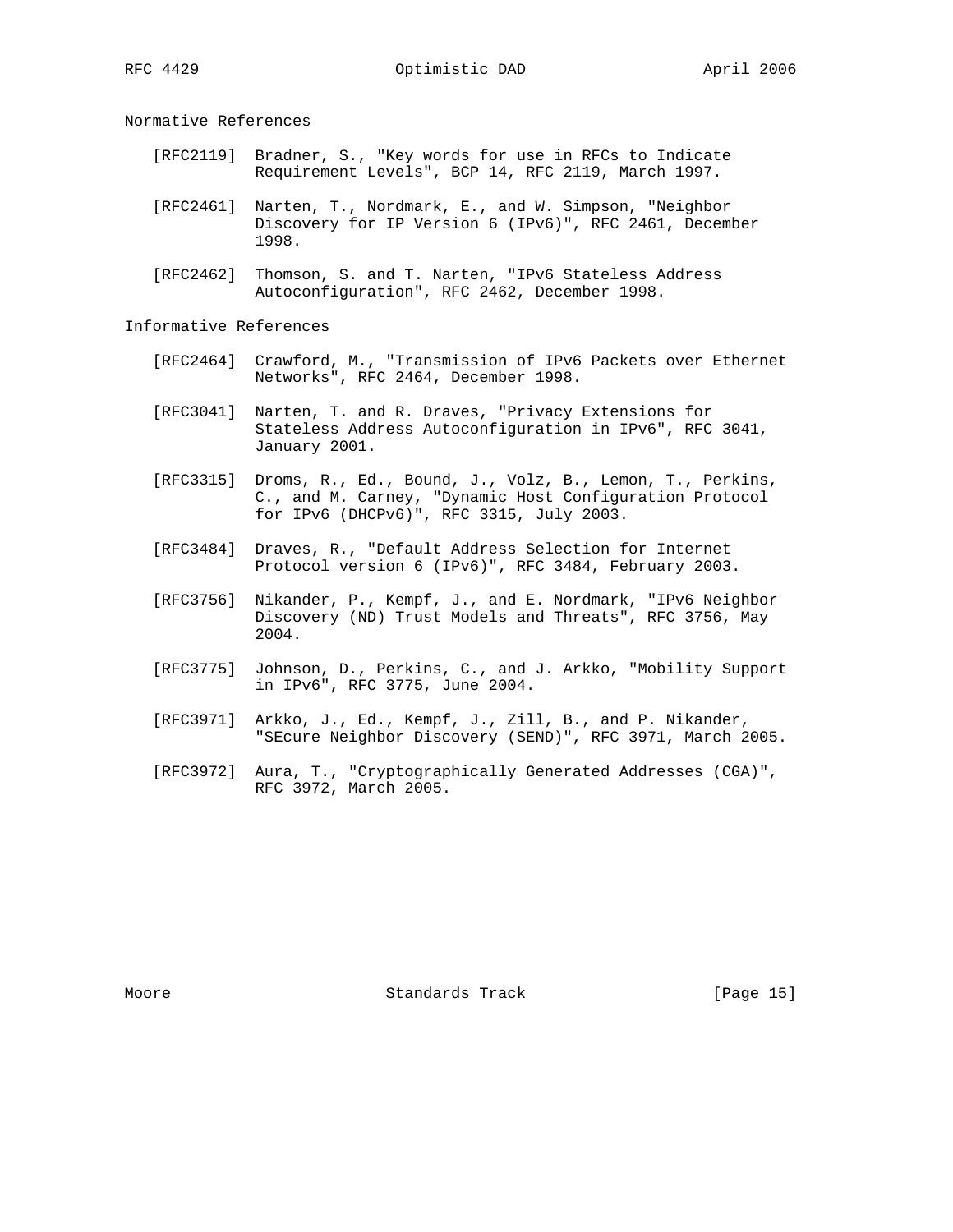Acknowledgements

 There is some precedent for this work in expired Internet-Drafts and in discussions in the MobileIP WG mailing list and at IETF-54. A similar concept occurs in the 'Optimistic' bit used by R. Koodli and C. Perkins in the now expired, "Fast Handovers in Mobile IPv6".

 Thanks to Greg Daley, Richard Nelson, Brett Pentland and Ahmet Sekercioglu at Monash University CTIE for their feedback and encouragement. More information is available at:

<http://www.ctie.monash.edu.au/ipv6/fastho/>

 Thanks to all the MobileIP and IPng/IPv6 WG members who have contributed to the debate, especially and alphabetically: Jari Arkko, Marcelo Bagnulo, JinHyeock Choi, Youn-Hee Han, James Kempf, Thomas Narten, Pekka Nikander, Erik Nordmark, Soohong 'Daniel' Park, Mohan Parthasarathy, Ed Remmel, Pekka Savola, Hesham Soliman, Ignatious Souvatzis, Jinmei Tatuya, Dave Thaler, Pascal Thubert, Christian Vogt, Vladislav Yasevich, and Alper Yegin.

 This work has been supported by the Australian Telecommunications Cooperative Research Centre (ATcrc):

<http://www.telecommunications.crc.org.au/>

Author's Address

 Nick 'Sharkey' Moore Centre for Telecommunications and Information Engineering Monash University 3800 Victoria, Australia

 Comments should be sent to <sharkey@zoic.org> and/or the IPv6 Working Group mailing list. Please include 'RFC4429' in the Subject line.

Moore Standards Track [Page 16]